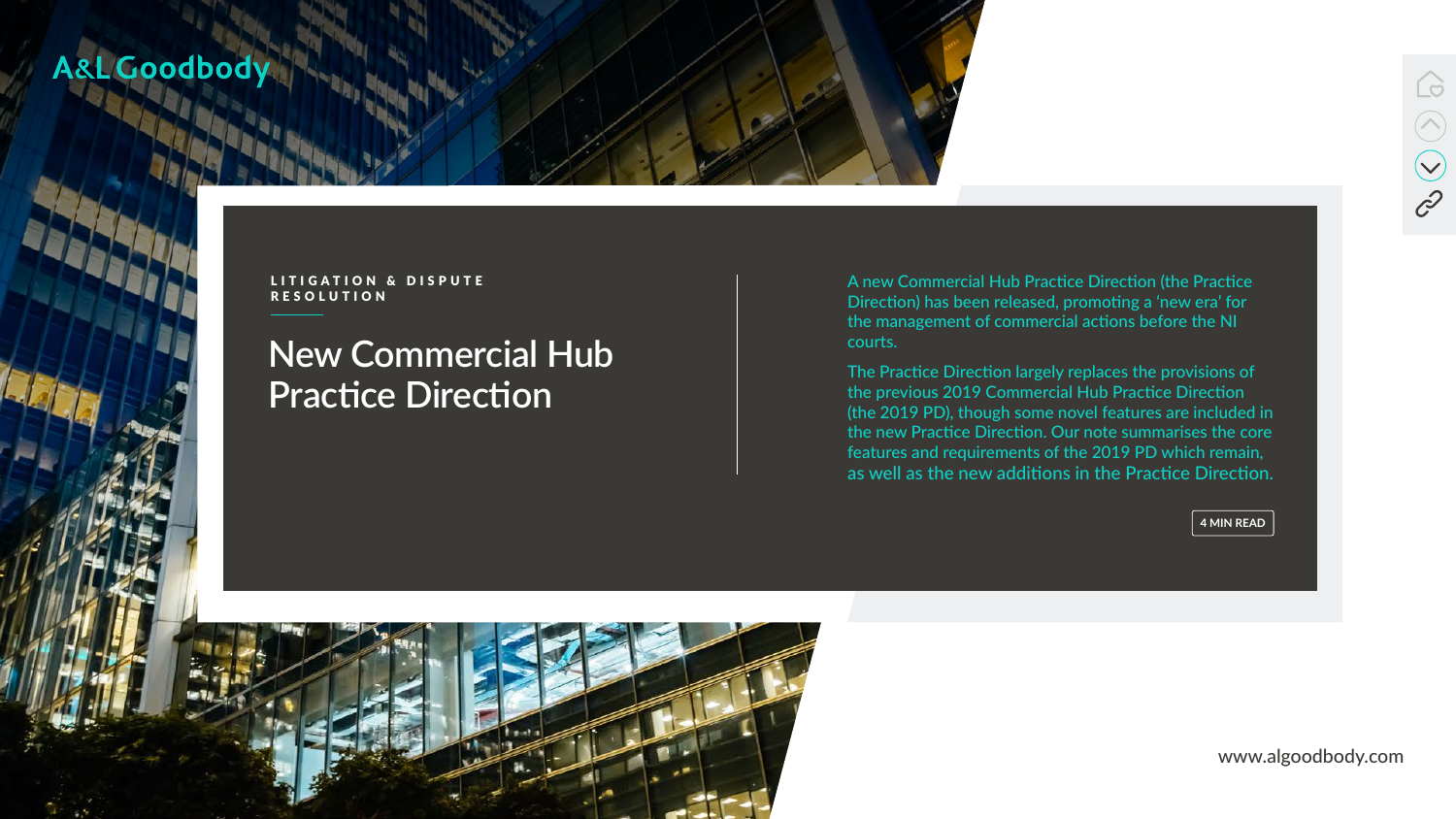cause relating to business or commercial transactions as provided in Order 72, Rule 1(2) of the RCJ 1980. This could extend to Chancery cases, applications for ancillary relief, and judicial review cases involving issues of commercial complexity. Whilst the Commercial Judge ultimately decides on which cases are admitted to the Hub, the Judge of the original court division in which the case first entered, shall still hear the case as part of Hub proceedings. Legal practitioners have a duty to refer any case fulfilling the requirements of the Practice Direction to the Commercial Judge for consideration in the Hub. Judges of other Court Divisions have a corresponding duty to refer to the Commercial Judge if the case is deemed more suitable for disposal in the Hub. Proof of the admission of a case to the Hub is evident where the Writ is stamped with the words 'Commercial Hub'.

Cases entered at the Hub are subject to case management procedures. The court will set deadlines for the provision of documents and information by the parties. Sanctions are imposed where these deadlines are not met and on the risk of missing a deadline a party must make an application for an extension of time before the time limit expires. Parties are under a duty to draw the court's attention to any non-compliance with a deadline of another party in the action.

The pre-trial case management process in the Hub is divided into three key stages. These are (i) the Early Directions Hearing (EDH), (ii) the Case Management Conference (CMC), and (iii) the Pre-Trial Review (PTR) (except where the court is satisfied this stage can be avoided). The Practice Direction indicates that for most cases only three case management hearings will be required. The court may grant further hearings on request of the parties in writing, though there could be cost implications.

#### *Early Directions Hearing*

The EDH must take place within three weeks of the date of service of the Writ. On the date the Writ is served, the solicitor for the plaintiff must notify the court office in writing confirming service. The Commercial Judge at hearing will issue case management directions for further proceedings, including a timetable for the remainder of the pleadings and fixing the date of the Case Management Conference. Parties may write to the court office requesting an urgent or bespoke EDH if required, but this will not be available in all circumstances. It would be available, for instance, in an action for summary judgment.



The Commercial Hub's ('the Hub') objective is the expeditious resolution of disputes between commercial parties. It emphasises the use of ADR where appropriate, and the need to conserve the resources of the courts and parties. It promotes the important message whereby Litigation should be a last resort. A key focus of the Practice Direction is how the Court may make use of sanctions for parties that fail to comply with Directions and deadlines. In the Practice Direction, the submission of documents to the court is now mostly dealt with on the BOX system, a new online platform. We expect a user guide to be made available soon to the public, however at present it is accessible to members of the Law Society online.

### Core features of the 2019 PD that are still applicable

The 2019 PD emphasised compliance with its requirements, and added force through potential sanctions, such as costs orders. The penalties for non-compliance feature in the Practice Direction and can be applied by the court to full effect in moving proceedings along.

The Hub has a wide remit and this is restated in the Practice Direction. The Hub can hear any

#### Developments in the Practice Direction

In brief, the new developments in the Practice Direction include:

(i) the addition of a Case Information Form for upload to the BOX online platform,

(ii) a facility for administrative directions,

(iii) 'hybrid' Case Management Conferences,

(iv) the duty on parties to alert the court to any actual or threatened breach of directions,

(v) new provision for urgent or bespoke Early Direction Hearings, and

(vi) the upload of trial bundles to BOX with hard copies no longer required.

#### **Introduction**

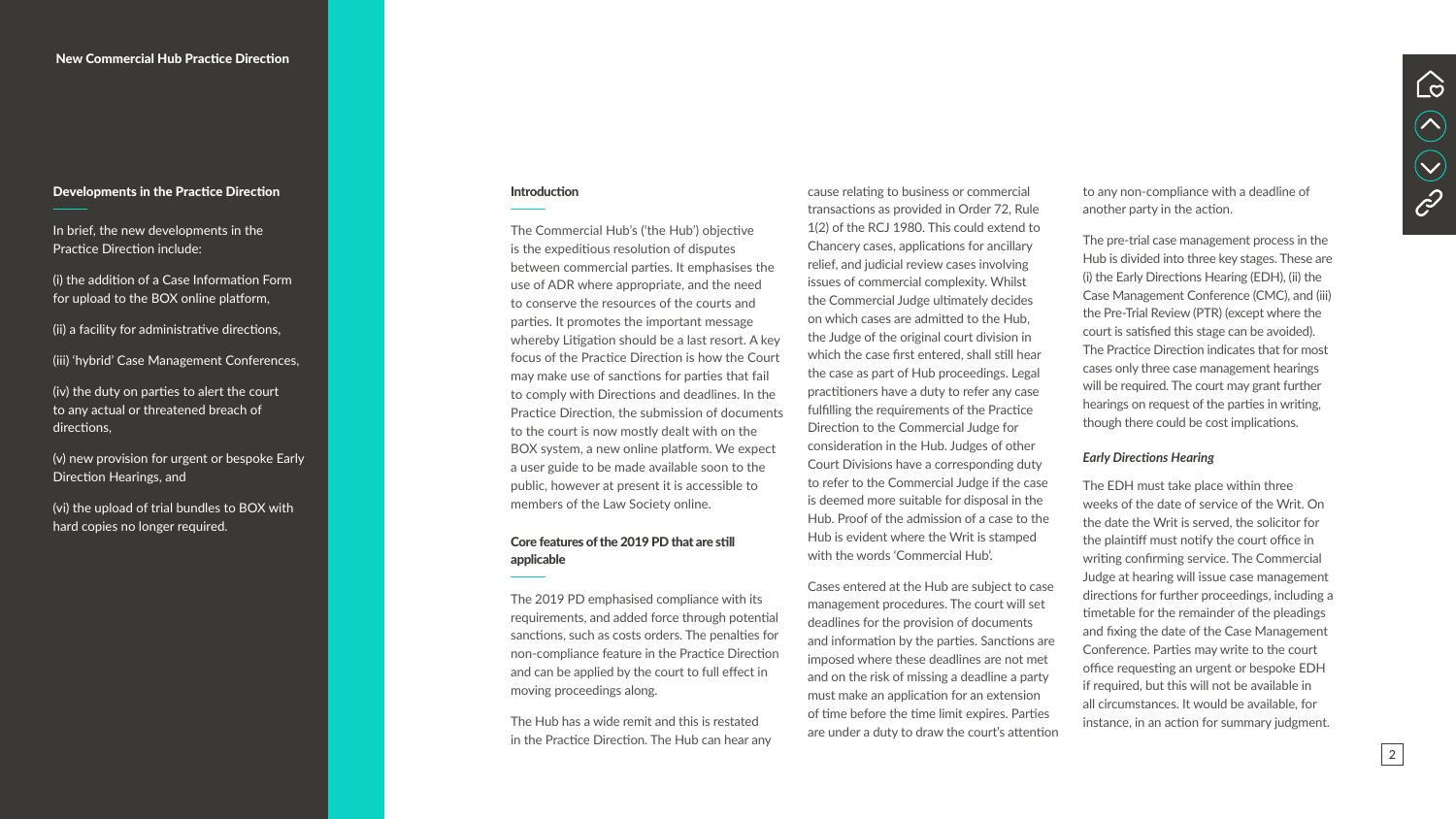Parties are advised to adopt a collaborative approach to discovery and consideration should be given to the parameters of the information requested and the appropriate medium, i.e. whether in hard copy or electronic format. A party that unnecessarily insists unilaterally on full discovery of all documentation, contrary to the over-riding objective, could be vulnerable to cost penalties, regardless of whether the case is decided in their favour.

#### *Case Management Conference*

The CMC enables the court to ensure that proceedings are ready for trial. All parties and all key persons in the dispute are required to attend. At least seven days in advance of the CMC, the plaintiff must file in hard copy and electronically the core documents in accordance with paragraph 33 of the Practice Direction (such as pleadings, applications, chronology, agreed directions etc.). The plaintiff will be penalised at the court's discretion where they have failed to file the required material on time in advance of the CMC.

The court will consider, amongst other items, the pre-trial timetable, the suitability of ADR

in the dispute and the arrangements for discovery and potential fast-track resolution. The date for trial will also be set down. Normally there is no requirement for reviews between the CMC and the PTR, however the parties may write to the court to request a hearing for any interlocutory applications or where a party has not complied with case management directions.

#### *Pre-Trial Review*

At the PTR the court will further assess compliance with case management directions and the groundwork for trial. At least seven days before the PTR, the plaintiff shall send to the Commercial Judge and the defendant a form confirming that the pleadings and evidence are all in order (see paragraph 41 in the Practice Direction). If satisfied, the Commercial Judge may be content to forgo the PTR stage. The timetable for the trial will be set at PTR unless previously directed.

Skeleton arguments and trial bundles should be filed in electronic format. Hard copy bundles are no longer required under

the Practice Direction. The core bundle, containing only the documents most essential to the case and for reference in the skeleton arguments, should be available four weeks before the date of the trial. Parties responsible for the inclusion of non-essential materials can be penalised in costs regardless of the case outcome. The Practice Direction set outs clear instruction in relation to the formatting of trial bundles and time for service.

Whilst the Commercial Judge will attempt to issue judgment as soon as possible after the conclusion of a trial, six weeks is the normal time to be expected. The issuance of judgments in more complicated cases may take longer.

### What's New?

We have highlighted below the core changes and additions in Practice Direction.

#### *Revamped Early Directions Hearing*

*Breach of Time Limits*





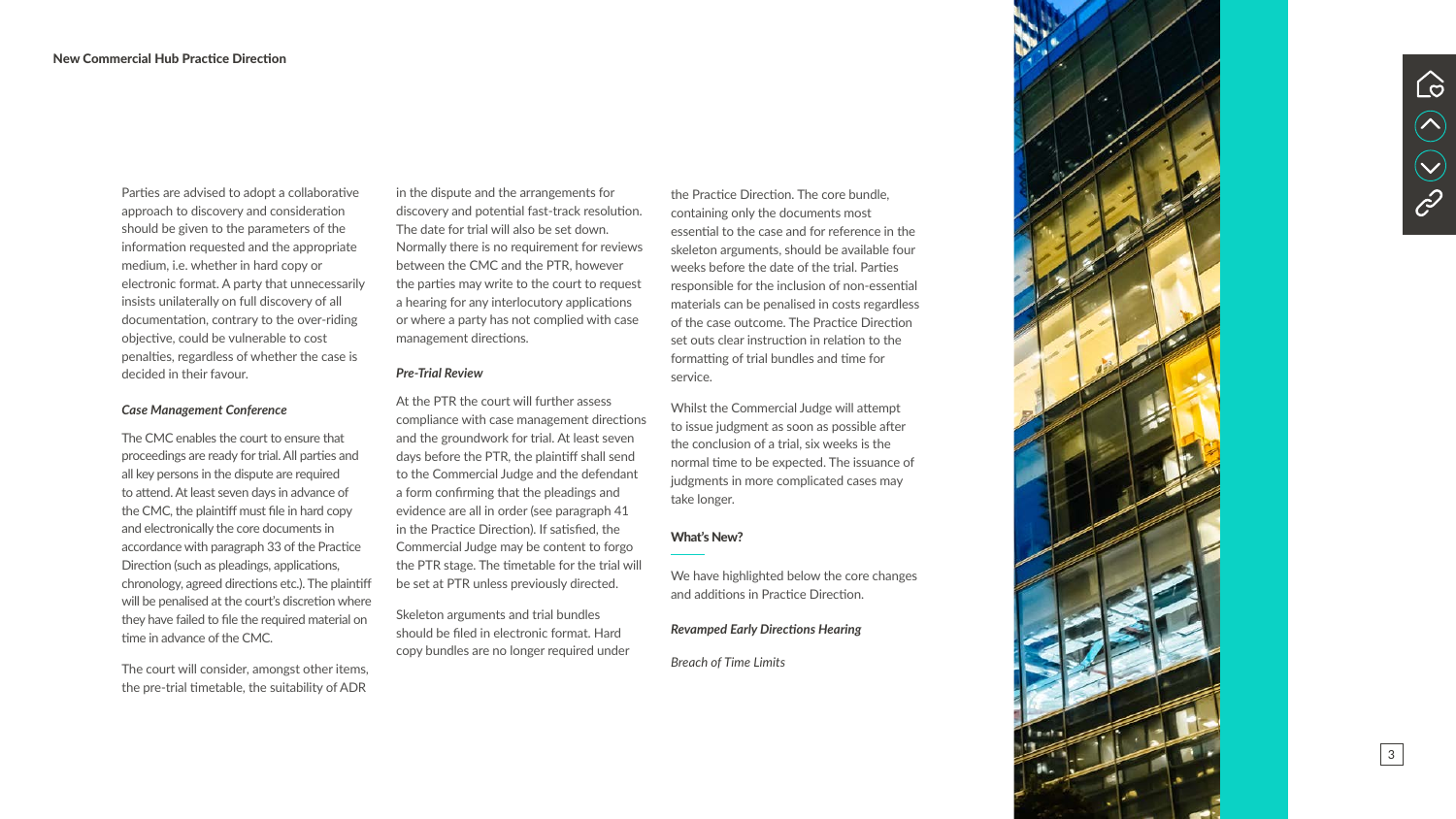The Practice Direction places a duty on the parties in dispute before the court to immediately draw the court's attention to any breach of time limits in directions. Furthermore, even a likely breach of a time limit should be referred to the court. Noncompliance must be justified by the party in breach or in contemplation of breach.

This will promote an expeditious approach to the litigation process and limit delay tactics, which should assist in minimising costs.

### *Administrative Directions*

The Commercial Judge can make directions administratively, i.e. on the papers at any stage in the case management process, but only where the parties have agreed directions in advance. The parties must no longer attend court for the EDR. However, bespoke or urgent arrangements can now be provided for when parties are unable to agree directions.

### *Case Information Form*

A further development is the collaborative completion by parties of the Case Information Form (Form COM1). The form is uploaded to BOX at least 5 days prior

to the EDH, and accompanies the parties' submissions for each stage of the commercial action before trial. The form should capture the most important administrative details in the case. Where parties cannot agree on the content of the form, each party should upload to BOX its own form setting out their respective positions.

#### *Revamped Case Management Conference*

CMCs will now take place as hybrid hearings for which all parties, plus key individuals, counsel and solicitors must attend. Counsel should appear in person, though solicitors and clients can attend remotely if needed.

The plaintiff must upload the Case Information Form at least seven days before the date fixed for the CMC. Core documents (see paragraph 33 in the Practice Direction) must also be served both in hard copy and electronically.

#### *Revamped Pre-Trial Review*

The plaintiff must upload the Case

Information Form (as mentioned above) for this stage of the action to BOX at least seven days before the date fixed for the PTR.

The required layout and formatting of trial bundles has changed in the Practice Direction. Each file should be available in an e-format and uploaded to BOX unless the court has directed otherwise. Each trial bundle uploaded should not exceed more than three hundred pages. The Practice Direction sets out the formatting and submission requirements then for trial bundles. All trial bundles should be available on BOX at least two weeks in advance of the date set for trial.

the precious resources of the courts and



#### **Conclusion**

litigants.

The worldwide coronavirus pandemic has led to a re-evaluation of the management of high-value commercial actions before the NI courts. Whilst a lot of core content of the 2019 PD remains intact, litigants must now embrace the streamlined case management procedure that focuses on digitalisation and strict compliance with deadlines, all with the aim of enabling efficient resolution of the dispute. This is an important step for the running of commercial disputes in NI and a step in the right direction towards conserving